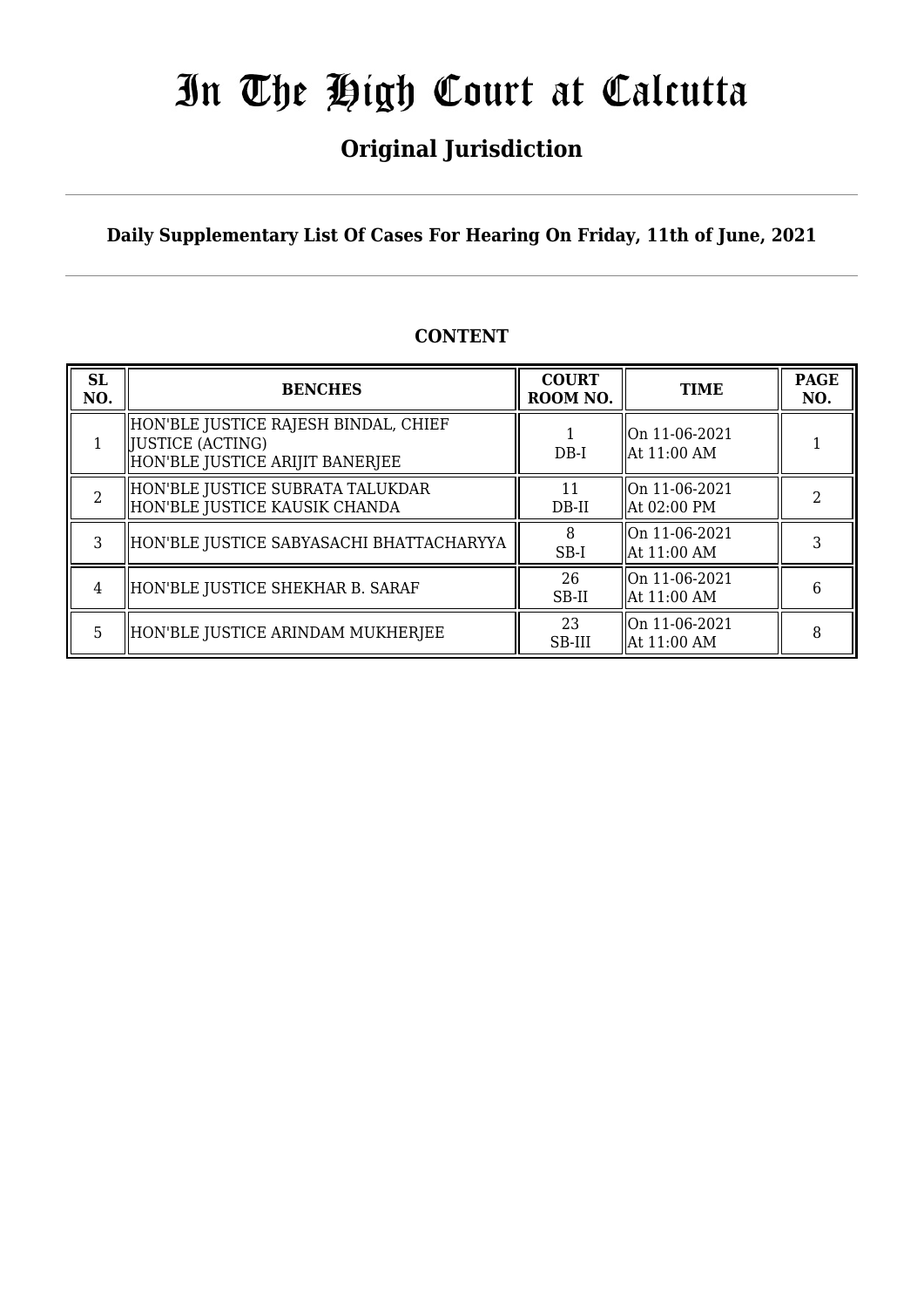

## **Original Side**

**DAILY CAUSELIST For Friday The 11th June 2021**

**COURT NO. 1**

**DIVISION BENCH (DB-I)**

**AT 11:00 AM**

**HON'BLE JUSTICE RAJESH BINDAL, CHIEF JUSTICE (ACTING) HON'BLE JUSTICE ARIJIT BANERJEE ON AND FROM MONDAY, 7TH JUNE, 2021 TO FRIDAY, 11TH JUNE, 2021 -**

**PUBLIC INTEREST LITIGATION AND ANY OTHER MATTER IRRESPECTIVE OF CLASSIFICATION**

**(VIA VIDEO CONFERENCE)**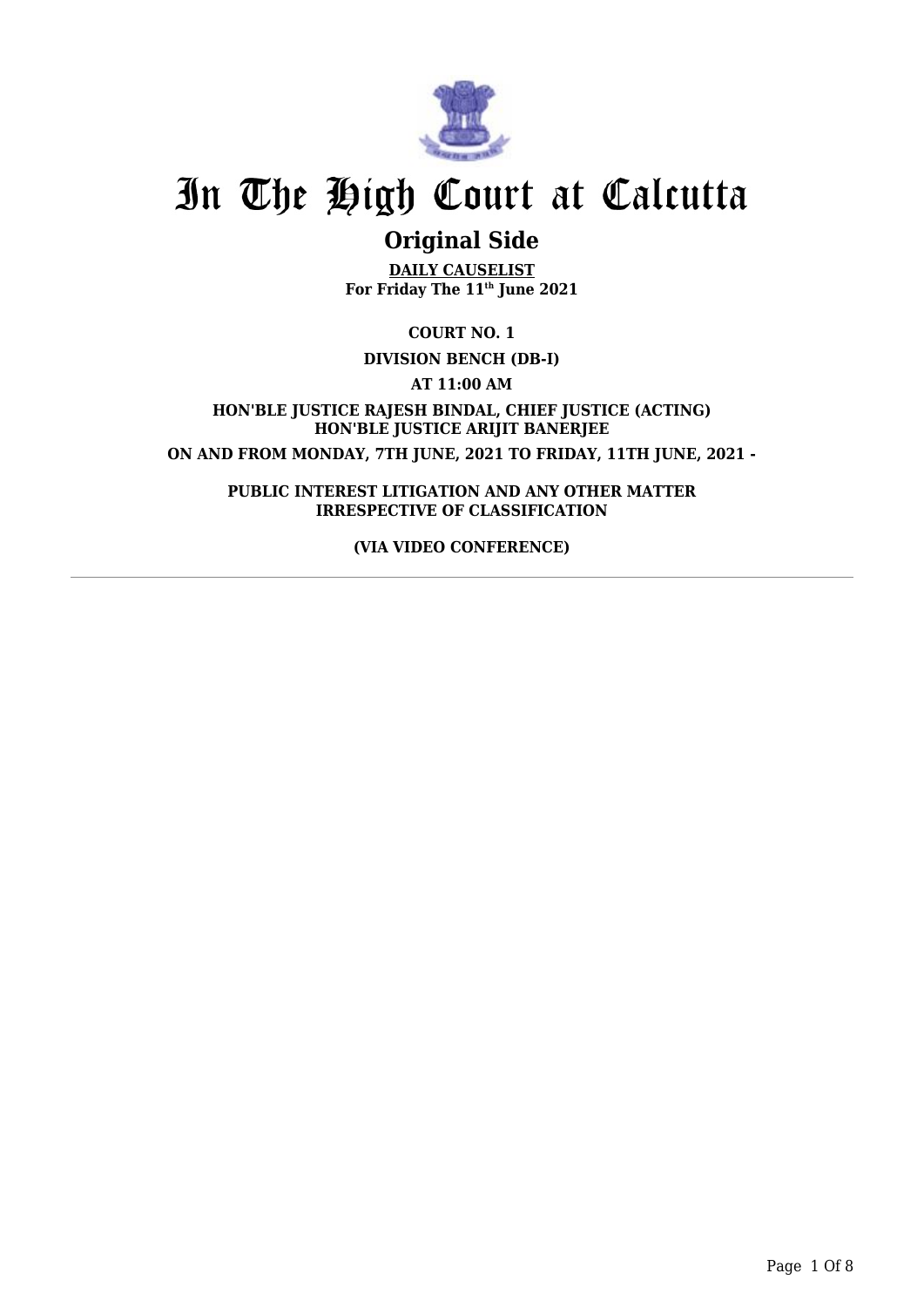

## **Original Side**

**DAILY CAUSELIST For Friday The 11th June 2021**

**COURT NO. 11**

#### **DIVISION BENCH (DB-II)**

**AT 2:00 PM**

#### **HON'BLE JUSTICE SUBRATA TALUKDAR HON'BLE JUSTICE KAUSIK CHANDA**

**ON AND FROM MONDAY, 7TH JUNE, 2021 TO FRIDAY, 11TH JUNE, 2021 -**

**HABEAS CORPUS AND CIVIL MATTERS EXCLUDING THE MATTERS ASSIGNED TO OTHER BENCHES.**

#### **(VIA VIDEO CONFERENCE)**

#### **(AFTER APPELLATE SIDE)**

#### **NEW APPLICATIONS**

1 APO/78/2021 OCTAVIUS TEA AND VS

INDUSTRIES LIMITED KANOI TEA PRIVATE LIMITED

SUPRIYO RANJAN SAHA

IA NO: GA/1/2021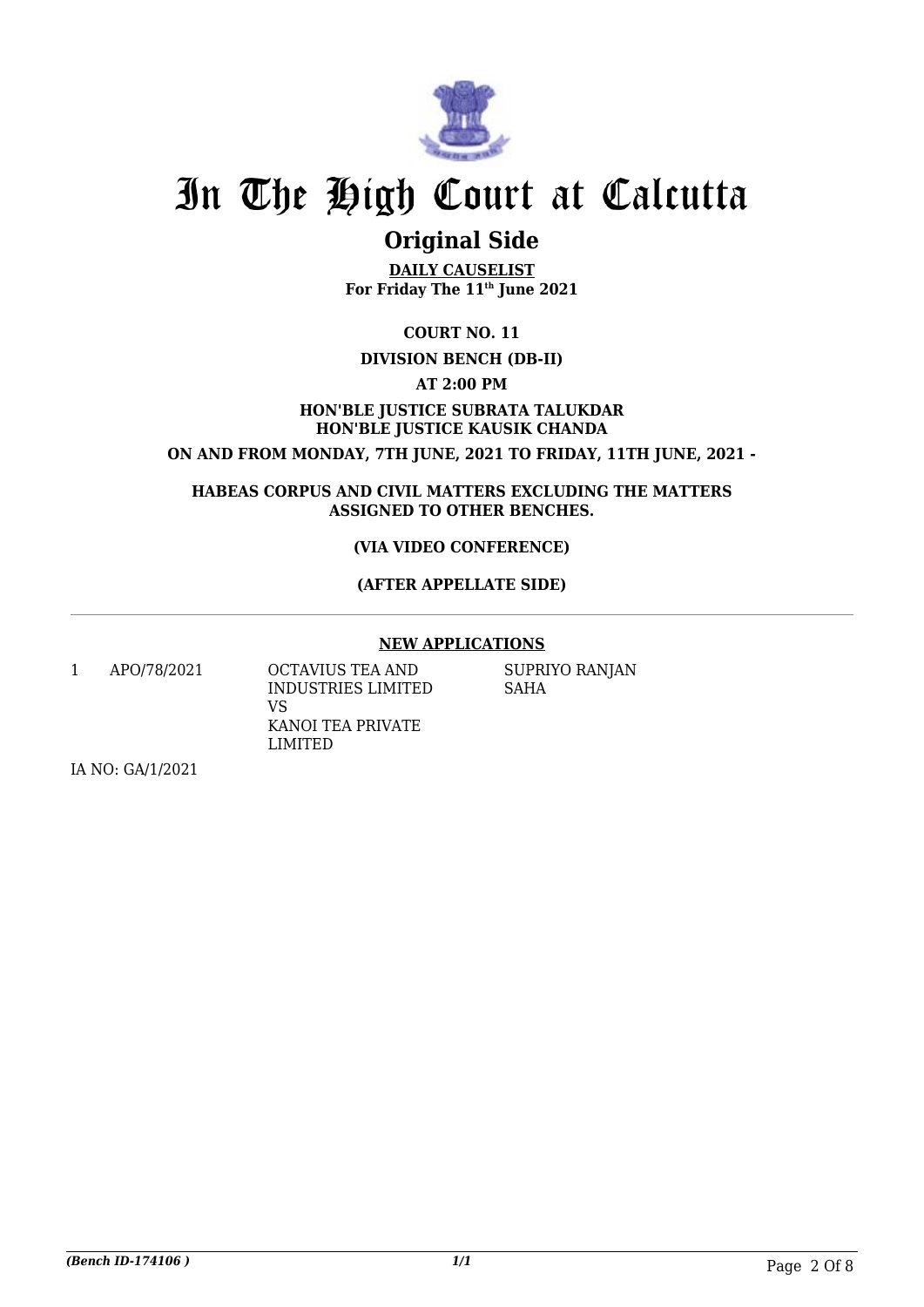

### **Original Side**

**DAILY CAUSELIST For Friday The 11th June 2021**

**COURT NO. 8**

#### **SINGLE BENCH (SB-I)**

**AT 11:00 AM**

**HON'BLE JUSTICE SABYASACHI BHATTACHARYYA**

**ON AND FROM MONDAY, 7TH JUNE, 2021 TO FRIDAY, 11TH JUNE, 2021 -**

**CIVIL REVISIONS AND OTHER CIVIL MATTERS EXCLUDING THE MATTERS ASSIGNED TO OTHER BENCHES.**

**(VIA VIDEO CONFERENCE)**

**TO BE MENTIONED**

| $\mathbf{1}$ | APD/414/2014<br>WITH CS/927/1982 FOR KRISHNA | INTERNATIONAL SOCIETY KOUSHIK<br><b>CONSCIOUSNESS</b><br><b>VS</b><br>ISHWARI PRASAD SINGH<br><b>ROY</b>                    | <b>BHATTACHARYYA</b>    |                                           |
|--------------|----------------------------------------------|-----------------------------------------------------------------------------------------------------------------------------|-------------------------|-------------------------------------------|
|              |                                              | PRESENTATION OF PLAINT                                                                                                      |                         |                                           |
| 2            | CS/98/2021                                   | CELICA MOTOCORP<br>PRIVATE LIMITED<br>VS<br><b>SAMIRAN GAIN</b>                                                             | SINHA AND CO.           |                                           |
|              | IA NO: GA/1/2021                             |                                                                                                                             |                         |                                           |
|              |                                              | <b>NEW MOTIONS</b>                                                                                                          |                         |                                           |
| 3            | AP/239/2020                                  | SREI EQUIPMENT FINANCE SINHA AND CO.<br><b>LIMITED</b><br>VS.<br>ECOGREEN ENVIROTECH<br><b>SOLUTION LIMITED AND</b><br>ANR. |                         | NEELIMA<br><b>CHATTERJEE</b><br>(RES.1,2) |
|              | IA NO: GA/1/2021                             |                                                                                                                             |                         |                                           |
| 4            | AP/262/2020<br>[AT 11:00 A.M.]               | PANNALAL MAHABIR<br>PRASAD AND ORS<br>VS<br><b>INDIA INFOLINE FINANCE</b><br><b>LTD</b>                                     | <b>ANUJIT MOOKHERJI</b> |                                           |

IA NO: GA/1/2020, GA/2/2021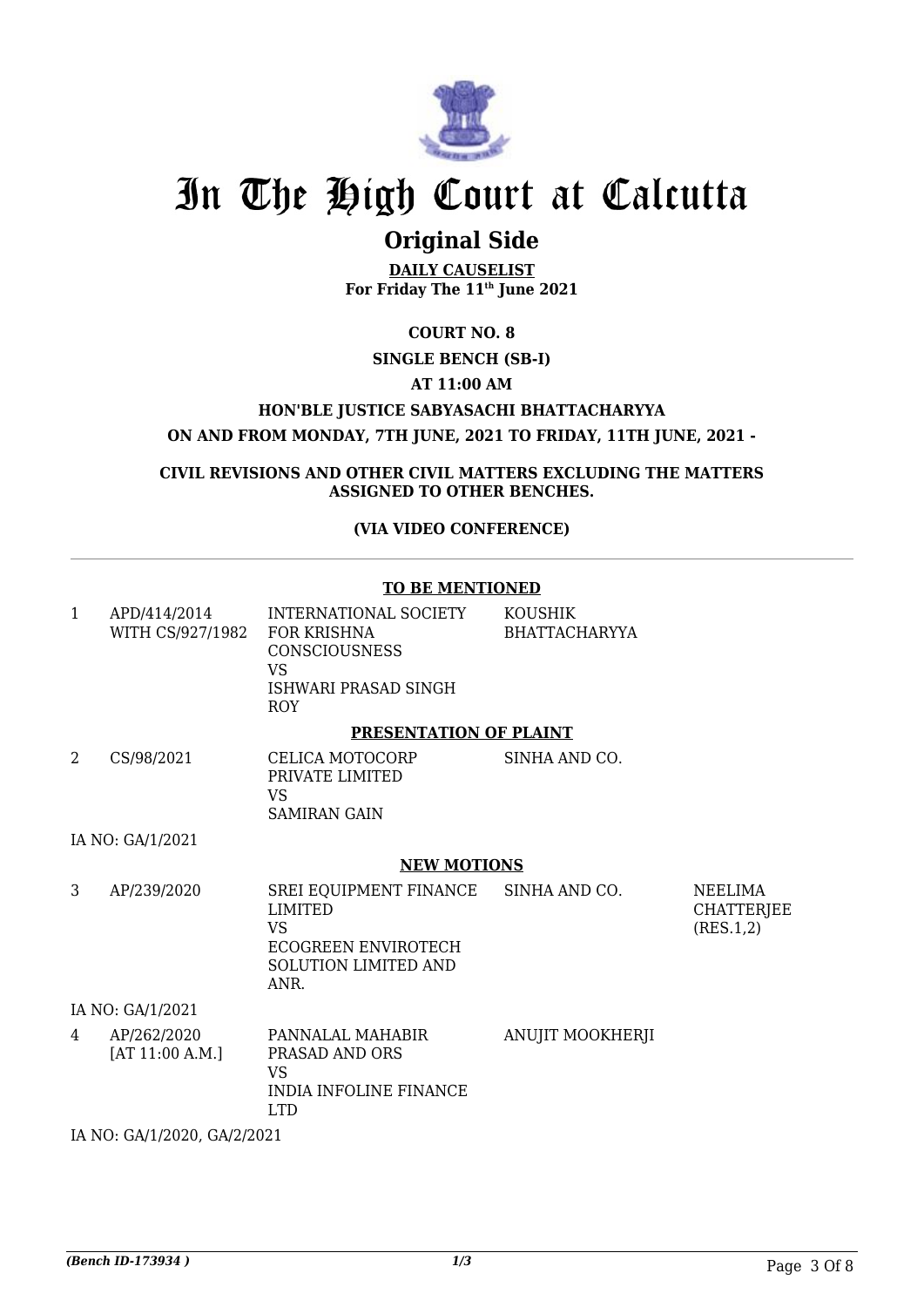| 5  | AP/31/2021                           | <b>JOY INFRAPROJECT</b><br>PRIVATE LIMITED<br>VS.<br>DEBAPRASAD<br>MUKHOPADHYAY                                    | <b>SANKAR KUMAR</b><br><b>SAMANTA</b>   |
|----|--------------------------------------|--------------------------------------------------------------------------------------------------------------------|-----------------------------------------|
| 6  | IA NO. GA/1/2021                     | EASTERN HOUSING UDYOG<br>FINANCE COMPANY<br><b>LIMITED</b>                                                         | ANURAG BAGARIA<br><b>ANURAG BAGARIA</b> |
|    | In CS/104/2021                       | Vs<br><b>ARCUTTIPORE TEA</b><br><b>COMPANY LIMITED</b>                                                             |                                         |
| 7  | AP/237/2021                          | <b>B. K. CONSORTIUM</b><br><b>ENGINEERS PRIVATE</b><br>LIMITED<br><b>VS</b>                                        | DEBAMITRA<br><b>ADHIKARI</b>            |
|    |                                      | <b>INDIAN INSTITUTE OF</b><br>MANAGEMENT, CALCUTTA                                                                 |                                         |
| 8  | AP/238/2021                          | TATA CAPITAL FINANCIAL<br><b>SERVICES LIMITED</b><br><b>VS</b>                                                     | AVISHEK GUHA                            |
|    |                                      | RAJSHREE INDUSTRIES<br><b>NEW CHAMBER APPLICATIONS</b>                                                             |                                         |
| 9  | EC/479/2019                          | MAGMA FINCORP LIMITED                                                                                              | SINHA AND CO.                           |
|    |                                      | <b>VS</b><br>RANVIJAY SINGH AND ANR.                                                                               |                                         |
|    | IA NO: GA/1/2020(Old No:GA/527/2020) |                                                                                                                    |                                         |
| 10 | EC/11/2020                           | MAGMA FINCORP LIMITED<br>VS<br>R SURESH KUMAR AND                                                                  | SINHA AND CO.                           |
|    |                                      | ANR.                                                                                                               |                                         |
| 11 | EC/272/2020                          | TATA MOTORS FINANCE<br>SOLUTIONS LIMITED<br><b>VS</b><br>AMBUJ LOGISTICS PRIVATE                                   | <b>SAUBHIK</b><br><b>CHOWDHURY</b>      |
|    |                                      | <b>LIMITED</b>                                                                                                     |                                         |
| 12 | EC/273/2020                          | TATA MOTORS FINANCE<br><b>SOLUTIONS LIMITED</b><br><b>VS</b><br>AMBUJ LOGISTICS PRIVATE<br><b>LIMITED AND ANR.</b> | <b>SAUBHIK</b><br><b>CHOWDHURY</b>      |
| 13 | EC/274/2020                          | TATA MOTORS FINANCE<br><b>SOLUTIONS LIMITED</b><br><b>VS</b>                                                       | <b>SAUBHIK</b><br><b>CHOWDHURY</b>      |
|    |                                      | AMBUJ LOGISTICS PRIVATE<br><b>LIMITED AND ANR.</b>                                                                 |                                         |
| 14 | EC/275/2020                          | TATA MOTORS FINANCE<br><b>SOLUTIONS LIMITED</b><br><b>VS</b>                                                       | <b>SAUBHIK</b><br><b>CHOWDHURY</b>      |
|    |                                      | AMBUJ LOGISTICS PRIVATE<br>LIMITED AND ANR.                                                                        |                                         |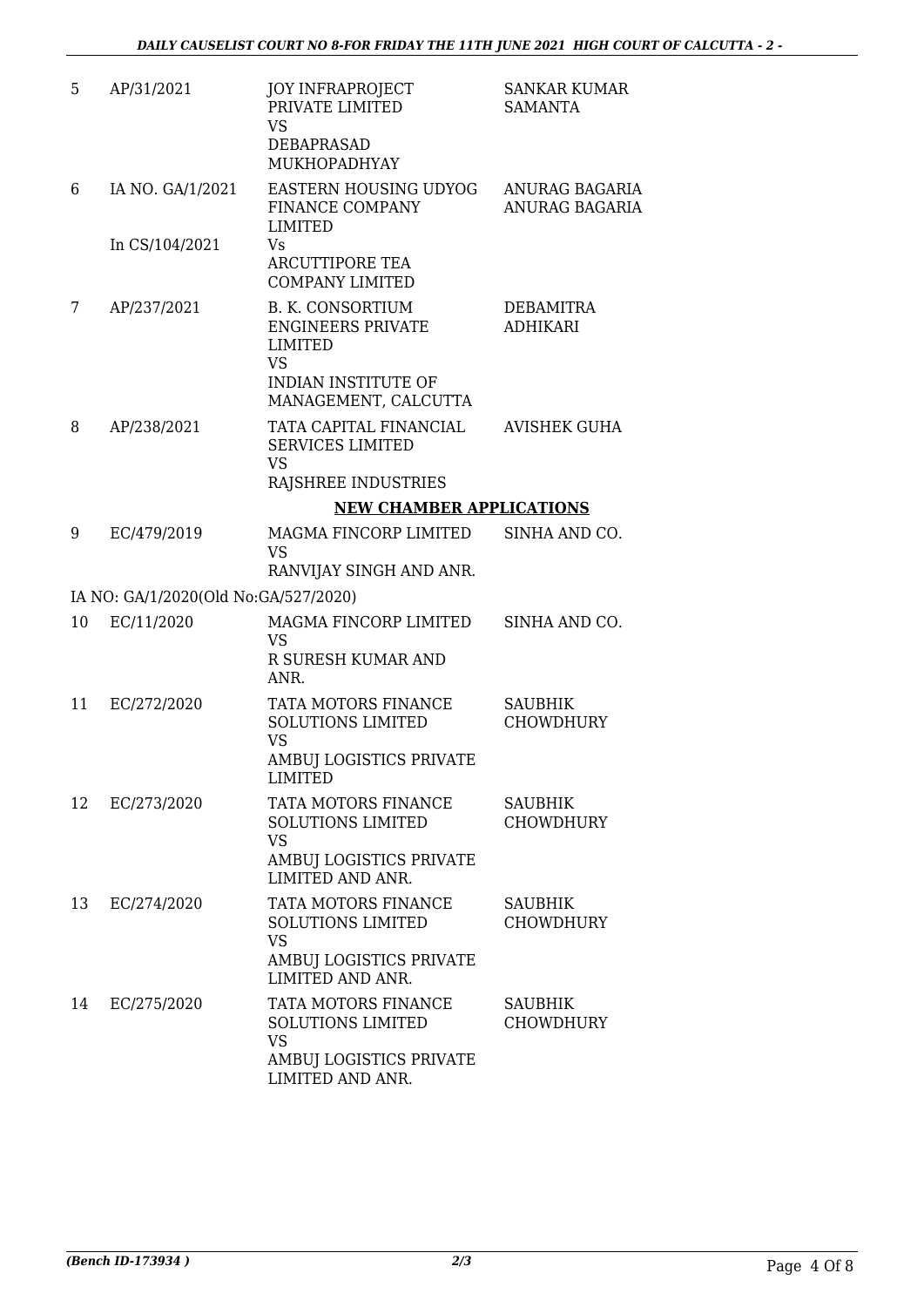| 15 | EC/276/2020                           | TATA MOTORS FINANCE<br><b>SOLUTIONS LIMITED</b><br>VS.<br>AMBUJ LOGISTICS PRIVATE<br>LIMITED AND ANR.                       | <b>SAUBHIK</b><br><b>CHOWDHURY</b> |
|----|---------------------------------------|-----------------------------------------------------------------------------------------------------------------------------|------------------------------------|
| 16 | EC/66/2021                            | MAGMA FINCORP LIMITED<br>VS.<br>BABU PRADHAN AND ANR.                                                                       | SINHA AND CO.                      |
|    |                                       | <b>CHAMBER APPLICATIONS FOR FINAL DISPOSAL</b>                                                                              |                                    |
| 17 | EC/539/2014                           | WHITE SWAN LAND<br>INFRASTRUCTURE PVT.<br>LTD.<br>VS.<br>NATIONAL AGRICULTURE<br>CO-OPERATIVE MARKETING<br>FEDERATION OF IN | <b>ASOK BHAUMIK</b>                |
| 18 | EC/147/2020                           | RAMESH CO<br>VS<br><b>IMPERIAL TUBES PVT LTD</b>                                                                            | SOUMALYA GANGULI                   |
|    | IA NO: GA/1/2020(Old No:GA/1172/2020) |                                                                                                                             |                                    |
|    |                                       | <b>FOR HEARING</b>                                                                                                          |                                    |

#### 19 IA NO. GA/5/2018 (Old No: GA/3055/2018) In CS/540/1988 SMT.SANDHYA BASU MALLICK & ANR Vs MR.PRAMATHA NATH SEN & ANR SUNIL KUMAR CHAKRABORTY MR.ASOKE KUMAR BASU J.MITRA

*(Bench ID-173934 ) 3/3* Page 5 Of 8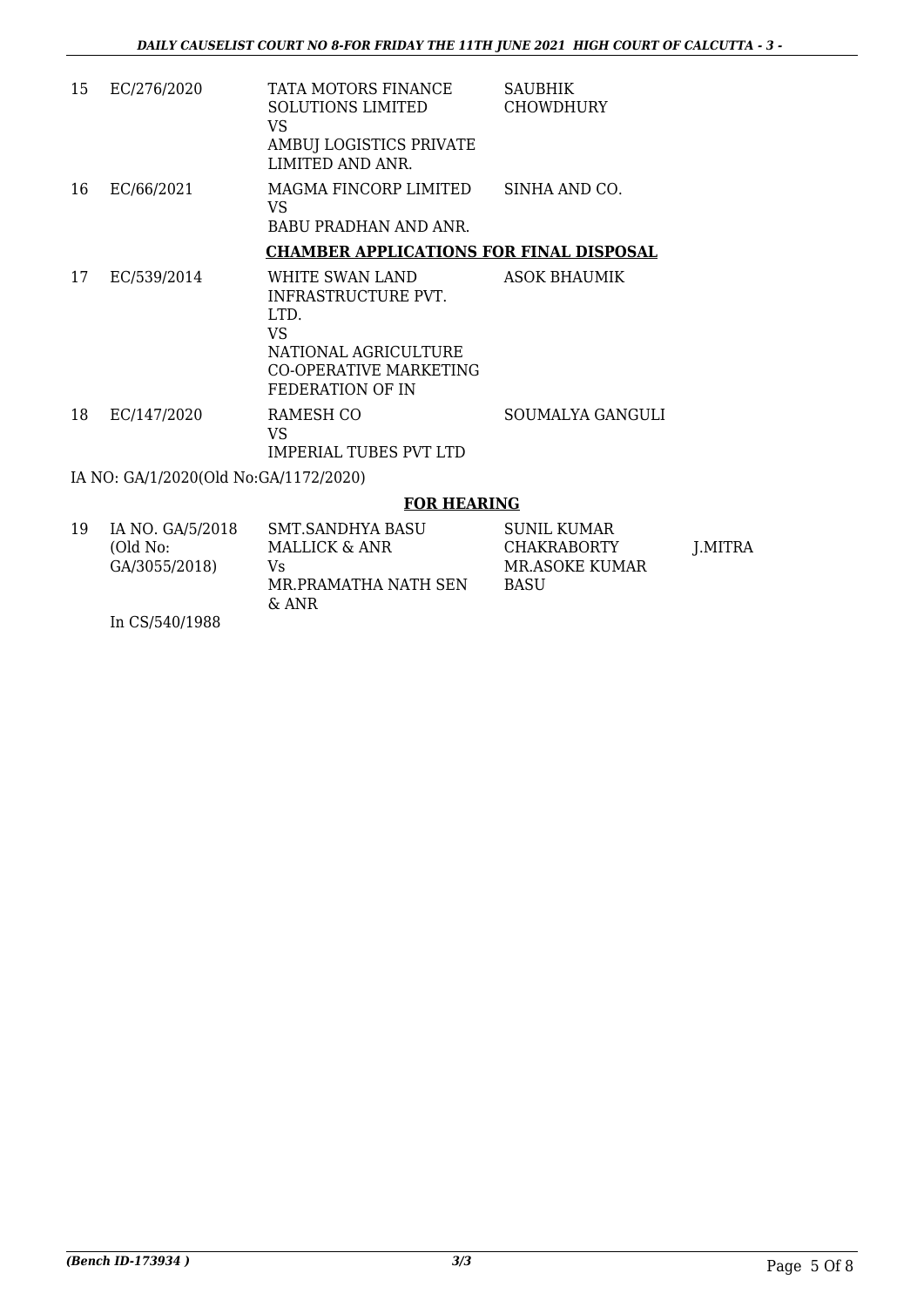

### **Original Side**

**DAILY CAUSELIST For Friday The 11th June 2021**

**COURT NO. 26**

#### **SINGLE BENCH (SB-II)**

**AT 11:00 AM**

**HON'BLE JUSTICE SHEKHAR B. SARAF**

**ON AND FROM MONDAY, 7TH JUNE, 2021 TO FRIDAY, 11TH JUNE, 2021 -**

**\*ALL PENDING ORIGINAL SIDE MATTERS RELATED TO - 1. BIFR, 2. ADMIRALTY SUITS, 3. APPEAL UNDER THE STATE FINANCIAL CORPORATIONS ACT, 4. APPEAL UNDER SECTION 151 OF CR.P.C., 5. AIRB MATTERS, 6. MATRIMONIAL SUITS, 7. APPLICATIONS UNDER THE GUARDIANS AND WARDS ACT, 8. APPLICATION UNDER THE CENTRAL EXCISES AND SALT ACT, \* MOTOR ACCIDENT CLAIM CASES; \* ANY OTHER MATTER ASSIGNED BY THE HON'BLE THE CHIEF JUSTICE(ACTING) ORIGINAL SIDE MATTERS WILL BE TAKEN UP AFTER COMPLETION OF APPELLATE SIDE MATTERS.**

**(VIA VIDEO CONFERENCE)**

#### **ADMIRALTY SUITS**

1 AS/13/2011 BENGAL TIGER LINE PTE LTD., SINGAPORE VS THE OWNERS&PARTIES INTERESTED IN THE VESSEL M.V.TIGER SPRING MANTRITA LEGAL **SOLUTIONS FOR HEARING (OLD MATTER)**

( APPEAL UNDER THE STATE FINANCIAL CORPN. ACT )

2 ASFC/3008/1987 INDUSTRIAL FINANCE CORP. OF INDIA VS (N)BIHAR PULP &PAPERS MILLS LTD. SINHA & CO. FOX & MONDAL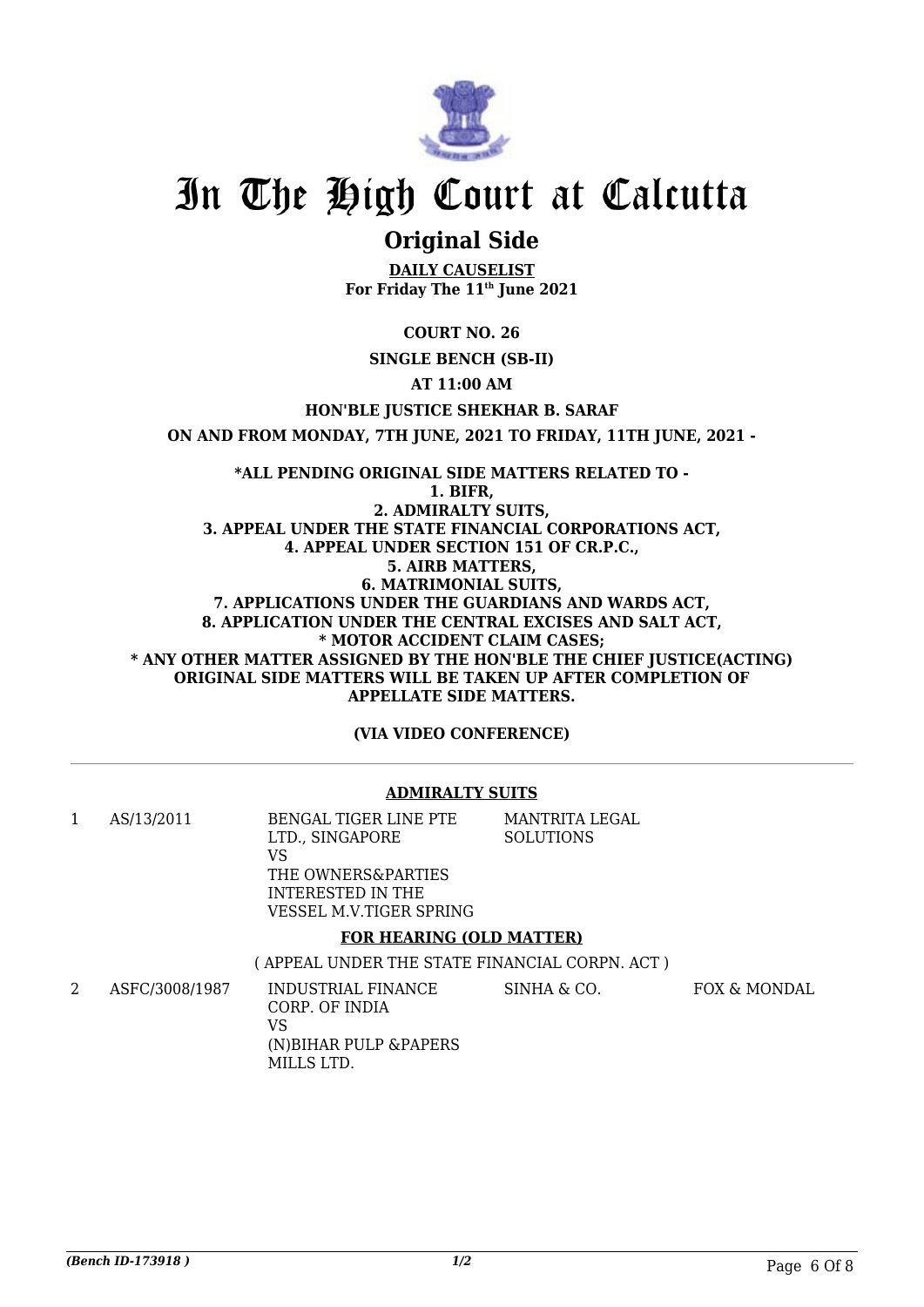S.MUKHERJEE

3 ASFC/3398/1988 INDUSTRIAL RECONSTRUCTION BANK OF INDIA VS REPUBLIC ENGINEERING **CORPORATION** 

#### **APPLICATION**

| 4               | SALT/14/1993<br><b>SALT ACT</b>                                  | BERLIA EXIM PVT. LTD<br>VS<br>MR. ADESH KUMAR                                               | MR. VINAY MISHRA  |                                   |
|-----------------|------------------------------------------------------------------|---------------------------------------------------------------------------------------------|-------------------|-----------------------------------|
| 5.              | AIRB/1/2003<br>AIRB MATTERS                                      | INDUSTRIAL INVESTMENT<br>BANK OF INDIA LTD.<br>VS<br>RBL LTD @ ROYROLLE<br><b>BURN LTD.</b> | M/S. FOX & MONDAL |                                   |
| 6               | ACRP/1/1997<br>APPEAL UNDER<br><b>SECTION 151 OF</b><br>C.R.P.C. | MADUMALA CHOKRABARTY<br>VS<br>STATE OF WEST BENGAL                                          | P.JOARDAR         | T.SINGH                           |
| $7\overline{ }$ | ACRP/1/2002<br>APPEAL UNDER<br><b>SECTION 151 OF</b><br>C.R.P.C  | JEEWAN LAL (1929) LTD.<br>VS<br>SYNDICATE BANK                                              | S. JALAN & CO.    | <b>SHROFF &amp;</b><br>ASSOCIATES |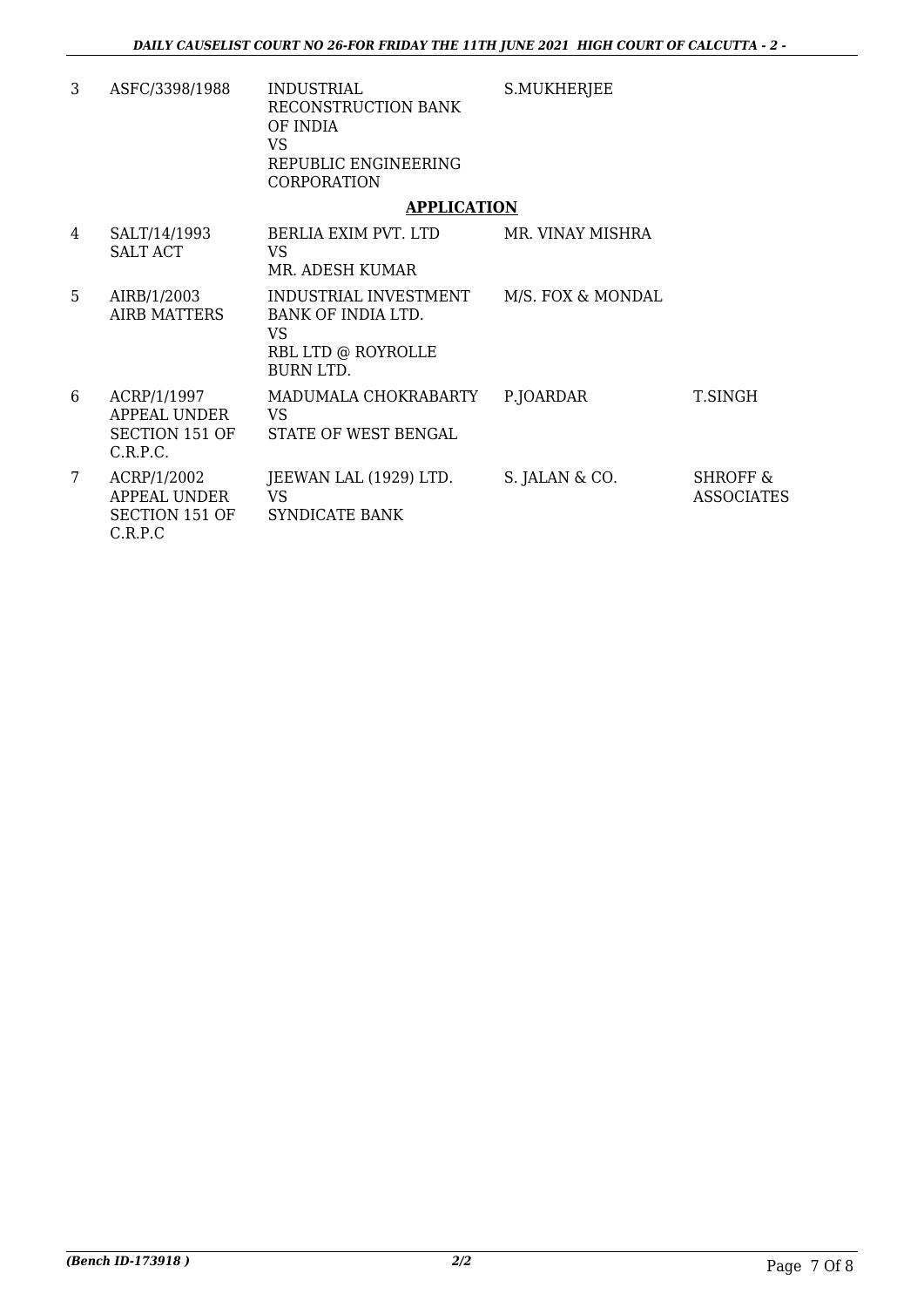

### **Original Side**

**DAILY CAUSELIST For Friday The 11th June 2021**

**COURT NO. 23**

**SINGLE BENCH (SB-III )**

**AT 11:00 AM**

**HON'BLE JUSTICE ARINDAM MUKHERJEE**

**ON AND FROM MONDAY, 7TH JUNE, 2021 TO FRIDAY, 11TH JUNE, 2021 - WRIT MATTERS.**

**NOTE: (1) ORDINARILY, E-MENTIONING SHALL BE ALLOWED ONLY AFTER NOTIFYING TO ALL THE PARTIES.**

**(2) ORIGINAL SIDE MATTERS SHALL BE TAKEN AFTER COMPLETION OF APPELLATE SIDE LIST OR AT 2:00 P.M. WHICHEVER IS EARLIER.**

**(VIA VIDEO CONFERENCE)**